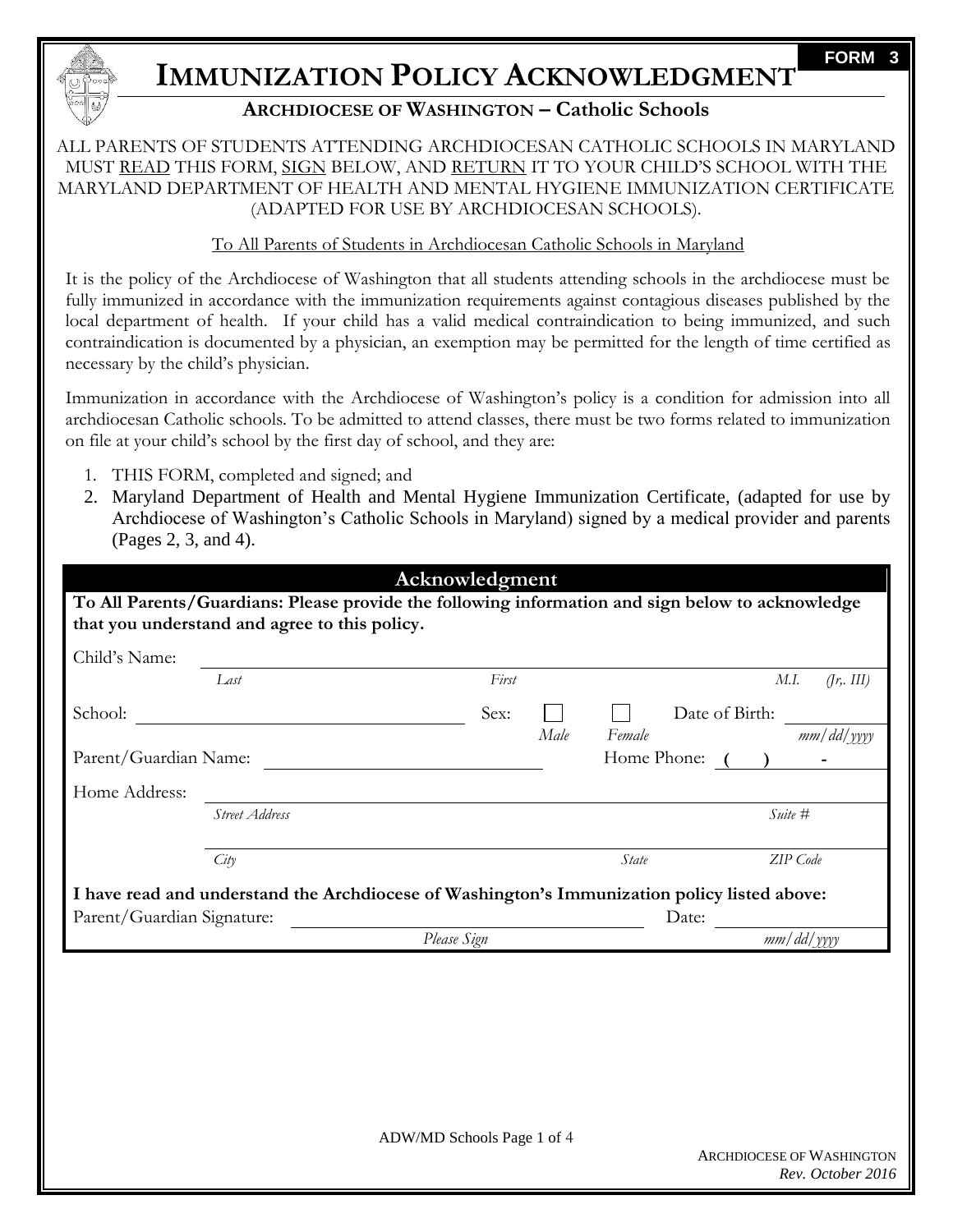|                                       | MARYLAND DEPARTMENT OF HEALTH AND MENTAL HYGIENE IMMUNIZATION CERTIFICATE                                                                                                                                                                                                                                                                                                                                                                                                                                                                                       |                                                   |                  |                                                |                         |                         |           |                    |                           |                               |                                |
|---------------------------------------|-----------------------------------------------------------------------------------------------------------------------------------------------------------------------------------------------------------------------------------------------------------------------------------------------------------------------------------------------------------------------------------------------------------------------------------------------------------------------------------------------------------------------------------------------------------------|---------------------------------------------------|------------------|------------------------------------------------|-------------------------|-------------------------|-----------|--------------------|---------------------------|-------------------------------|--------------------------------|
| CHILD'S NAME                          |                                                                                                                                                                                                                                                                                                                                                                                                                                                                                                                                                                 | LAST                                              |                  |                                                |                         | <b>FIRST</b>            |           |                    | м                         |                               |                                |
| SEX: MALE $\Box$ FEMALE $\Box$        |                                                                                                                                                                                                                                                                                                                                                                                                                                                                                                                                                                 |                                                   |                  | BIRTHDATE / /                                  |                         |                         |           |                    |                           |                               |                                |
|                                       |                                                                                                                                                                                                                                                                                                                                                                                                                                                                                                                                                                 |                                                   |                  |                                                |                         |                         |           |                    |                           |                               |                                |
| OR                                    |                                                                                                                                                                                                                                                                                                                                                                                                                                                                                                                                                                 |                                                   |                  |                                                |                         |                         |           |                    |                           |                               |                                |
|                                       |                                                                                                                                                                                                                                                                                                                                                                                                                                                                                                                                                                 |                                                   |                  |                                                |                         |                         |           |                    |                           |                               |                                |
|                                       |                                                                                                                                                                                                                                                                                                                                                                                                                                                                                                                                                                 | RECORD OF IMMUNIZATIONS (See Notes On Other Side) |                  |                                                |                         |                         |           |                    |                           |                               |                                |
| DTP-DTaP-DT<br>Dose #<br>Mo/Day/Yr    | Polio<br>Hib<br>Mo/Day/Yr<br>Mo/Day/Yr                                                                                                                                                                                                                                                                                                                                                                                                                                                                                                                          | Hep B<br>Mo/Day/Yr                                | PCV<br>Mo/Day/Yr | <b>Vaccines Type</b><br>Rotavirus<br>Mo/Day/Yr | <b>MCV</b><br>Mo/Day/Yr | <b>HPV</b><br>Mo/Day/Yr | Dose<br>۰ | Hep A<br>Mo/Day/Yr | <b>MMR</b><br>Mo/Day/Yr   | Varicella<br><b>Mo/Day/Yr</b> | <b>History of</b><br>Varicella |
| 1                                     |                                                                                                                                                                                                                                                                                                                                                                                                                                                                                                                                                                 |                                                   |                  |                                                |                         |                         | 1         |                    |                           |                               | Disease<br>Mo/Yr               |
| $\overline{2}$                        |                                                                                                                                                                                                                                                                                                                                                                                                                                                                                                                                                                 |                                                   |                  |                                                |                         |                         | 2         |                    |                           |                               |                                |
| з                                     |                                                                                                                                                                                                                                                                                                                                                                                                                                                                                                                                                                 |                                                   |                  |                                                |                         |                         |           | Td<br>Mo/Day/Yr    | Tdap<br>Mo/Day/Yr         | <b>FLU</b><br>Mo/Day/Yr       | Other<br>Mo/Day/Yr             |
| 4                                     |                                                                                                                                                                                                                                                                                                                                                                                                                                                                                                                                                                 |                                                   |                  |                                                |                         |                         |           |                    |                           |                               |                                |
| 5                                     |                                                                                                                                                                                                                                                                                                                                                                                                                                                                                                                                                                 |                                                   |                  |                                                |                         |                         |           |                    |                           |                               |                                |
|                                       | To the best of my knowledge, the vaccines listed above were administered as indicated.                                                                                                                                                                                                                                                                                                                                                                                                                                                                          |                                                   |                  |                                                |                         |                         |           |                    | Clinic / Office Name      |                               |                                |
| $2^{\circ}$<br>Signature<br>Signature | (Medical provider, local health department official, school official, or child care provider only)<br>Title<br>Title<br>Lines 2 and 3 are for certification of vaccines given after the initial signature.                                                                                                                                                                                                                                                                                                                                                      |                                                   |                  | Date<br>Date                                   |                         |                         |           |                    |                           |                               |                                |
| contraindication.                     | COMPLETE THE APPROPRIATE SECTION BELOW IF THE CHILD IS EXEMPT FROM VACCINATION ON MEDICAL<br>GROUNDS. ANY VACCINATION(S) THAT HAVE BEEN RECEIVED SHOULD BE ENTERED ABOVE.<br>MEDICAL CONTRAINDICATION:<br>Please check the appropriate box to describe the medical contraindication.<br>The above child has a valid medical contraindication to being vaccinated at this time. Please indicate which vaccine(s) and the reason for the<br><u> Alexandro de la contrada de la contrada de la contrada de la contrada de la contrada de la contrada de la con</u> |                                                   |                  |                                                |                         |                         |           |                    |                           |                               |                                |
|                                       |                                                                                                                                                                                                                                                                                                                                                                                                                                                                                                                                                                 |                                                   |                  |                                                |                         |                         |           |                    |                           |                               |                                |
| DHMH Form 896<br>Rev.02/14            |                                                                                                                                                                                                                                                                                                                                                                                                                                                                                                                                                                 |                                                   |                  |                                                |                         |                         |           |                    |                           |                               |                                |
|                                       | *Adapted for use by the Archdiocese of Washington's Catholic Schools in Maryland.                                                                                                                                                                                                                                                                                                                                                                                                                                                                               |                                                   |                  |                                                |                         |                         |           |                    |                           |                               |                                |
|                                       |                                                                                                                                                                                                                                                                                                                                                                                                                                                                                                                                                                 |                                                   |                  | ADW/MD Schools Page 2 of 4                     |                         |                         |           |                    |                           |                               |                                |
|                                       |                                                                                                                                                                                                                                                                                                                                                                                                                                                                                                                                                                 |                                                   |                  |                                                |                         |                         |           |                    | ARCHDIOCESE OF WASHINGTON |                               |                                |

*Rev. October 2016*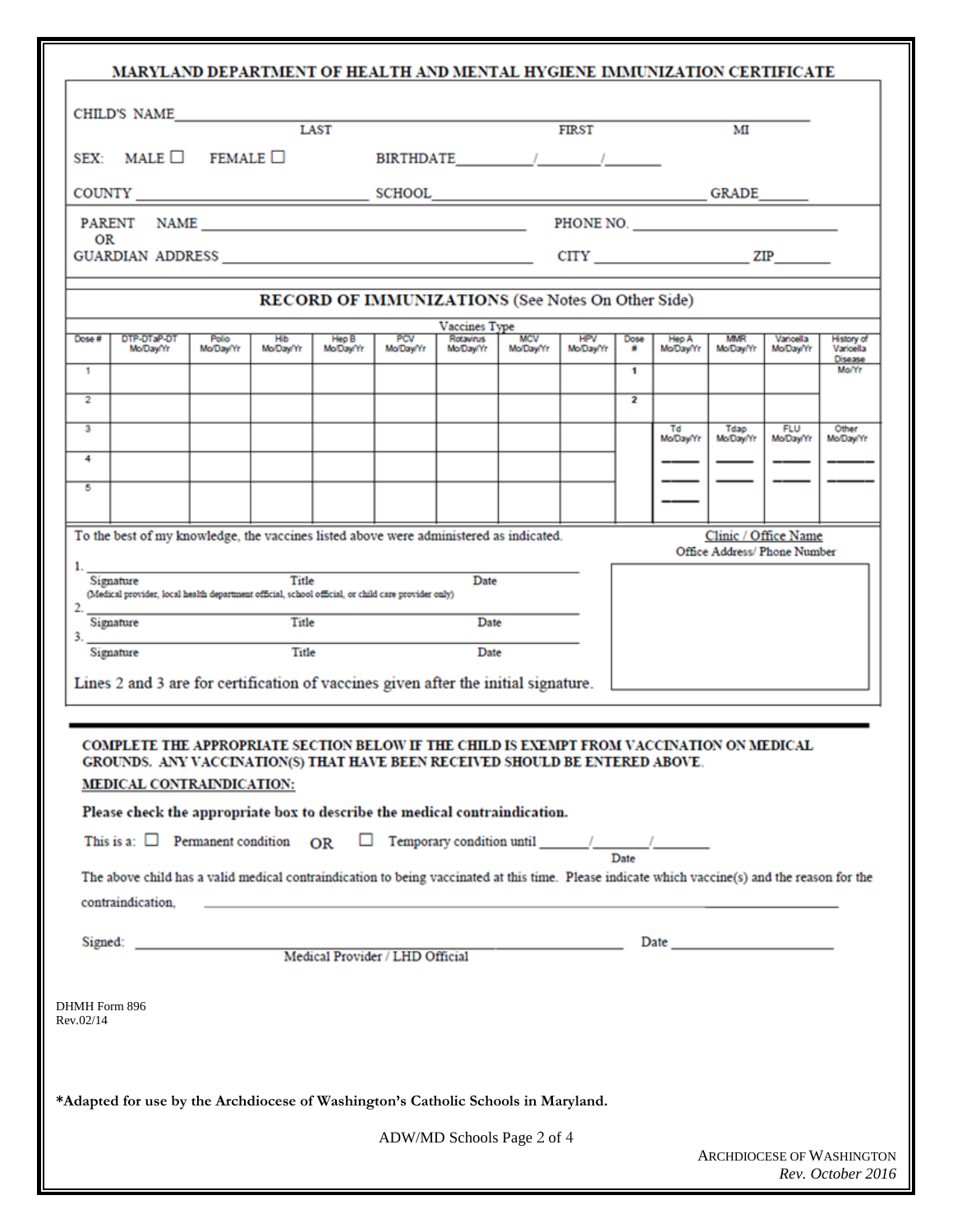### PART I - HEALTH ASSESSMENT

| First<br>Middle<br>Last<br>Address:<br><b>Street</b><br>Number<br>Apt#<br>City<br><b>Phone Number(s)</b><br>Parent/Guardian Name(s)<br>Relationship<br>W:<br>C:<br>W:<br>C:<br><b>Your Child's Routine Medical Care Provider</b><br>Your Child's Routine Dental Care Provider<br>Name:<br>Name:<br>Address:<br>Address:<br>Phone#<br>Phone<br>ASSESSMENT OF CHILD'S HEALTH - To the best of your knowledge has your child had any problem with the following? Check Yes or No and<br>provide a comment for any YES answer.<br>Yes<br><b>No</b><br><b>Comments (required for any Yes answer)</b><br>Allergies (Food, Insects, Drugs, Latex, etc.)<br>□<br>□<br>◻<br>□<br>Allergies (Seasonal)<br>Asthma or Breathing<br>□<br>П<br>帀<br>П<br><b>Behavioral or Emotional</b><br>П<br>Birth Defect(s)<br>□<br>帀<br>П<br>Bladder<br>帀<br>□<br>Bleeding<br>$\overline{\Box}$<br>帀<br><b>Bowels</b><br>□<br>□<br><b>Cerebral Palsy</b><br>帀<br>□<br>Coughing<br>П<br>Communication<br>$\Box$<br>П<br>П<br><b>Developmental Delay</b><br>П<br><b>Diabetes</b><br>□<br>П<br>□<br><b>Ears or Deafness</b><br>П<br><b>Eyes or Vision</b><br>$\Box$<br>П<br>П<br>Feeding<br><b>Head Injury</b><br>□<br>П<br>П<br>□<br>Heart<br>Hospitalization (When, Where)<br>□<br>П<br>П<br>П<br>Lead Poison/Exposure complete DHMH4620<br>Life Threatening Allergic Reactions<br>□<br>□<br>П<br>П<br><b>Limits on Physical Activity</b><br>П<br>Meningitis<br>□<br>П<br>п<br><b>Mobility-Assistive Devices if any</b><br>Prematurity<br>□<br>П<br>П<br>П<br>Seizures<br>Sickle Cell Disease<br>П<br>Speech/Language<br>□<br>ப<br>Surgery<br>□<br>П<br>Other<br>П<br>Does your child take medication (prescription or non-prescription) at any time? and/or for ongoing health condition?<br>$\Box$ Yes, name(s) of medication(s):<br>$\Box$ No<br>Does your child receive any special treatments? (Nebulizer, EPI Pen, Insulin, Counseling etc.)<br>$\Box$ No<br>Yes, type of treatment:<br>Does your child require any special procedures? (Urinary Catheterization, G-Tube feeding, Transfer, etc.)<br>No Yes, what procedure(s):<br>I GIVE MY PERMISSION FOR THE HEALTH PRACTITIONER TO COMPLETE PART II OF THIS FORM. I UNDERSTAND IT IS<br>FOR CONFIDENTIAL USE IN MEETING MY CHILD'S HEALTH NEEDS IN CHILD CARE.<br>I ATTEST THAT INFORMATION PROVIDED ON THIS FORM IS TRUE AND ACCURATE TO THE BEST OF MY KNOWLEDGE<br>AND BELIEF.<br>Signature of Parent/Guardian |                                 | Sex |
|---------------------------------------------------------------------------------------------------------------------------------------------------------------------------------------------------------------------------------------------------------------------------------------------------------------------------------------------------------------------------------------------------------------------------------------------------------------------------------------------------------------------------------------------------------------------------------------------------------------------------------------------------------------------------------------------------------------------------------------------------------------------------------------------------------------------------------------------------------------------------------------------------------------------------------------------------------------------------------------------------------------------------------------------------------------------------------------------------------------------------------------------------------------------------------------------------------------------------------------------------------------------------------------------------------------------------------------------------------------------------------------------------------------------------------------------------------------------------------------------------------------------------------------------------------------------------------------------------------------------------------------------------------------------------------------------------------------------------------------------------------------------------------------------------------------------------------------------------------------------------------------------------------------------------------------------------------------------------------------------------------------------------------------------------------------------------------------------------------------------------------------------------------------------------------------------------------------------------------------------------------------------------------------------------------------------------------------------------------------------------------------------------------------------------------------------------|---------------------------------|-----|
|                                                                                                                                                                                                                                                                                                                                                                                                                                                                                                                                                                                                                                                                                                                                                                                                                                                                                                                                                                                                                                                                                                                                                                                                                                                                                                                                                                                                                                                                                                                                                                                                                                                                                                                                                                                                                                                                                                                                                                                                                                                                                                                                                                                                                                                                                                                                                                                                                                                   | Mo / Day / Yr MOFO              |     |
|                                                                                                                                                                                                                                                                                                                                                                                                                                                                                                                                                                                                                                                                                                                                                                                                                                                                                                                                                                                                                                                                                                                                                                                                                                                                                                                                                                                                                                                                                                                                                                                                                                                                                                                                                                                                                                                                                                                                                                                                                                                                                                                                                                                                                                                                                                                                                                                                                                                   | <b>State</b>                    | Zip |
|                                                                                                                                                                                                                                                                                                                                                                                                                                                                                                                                                                                                                                                                                                                                                                                                                                                                                                                                                                                                                                                                                                                                                                                                                                                                                                                                                                                                                                                                                                                                                                                                                                                                                                                                                                                                                                                                                                                                                                                                                                                                                                                                                                                                                                                                                                                                                                                                                                                   |                                 |     |
|                                                                                                                                                                                                                                                                                                                                                                                                                                                                                                                                                                                                                                                                                                                                                                                                                                                                                                                                                                                                                                                                                                                                                                                                                                                                                                                                                                                                                                                                                                                                                                                                                                                                                                                                                                                                                                                                                                                                                                                                                                                                                                                                                                                                                                                                                                                                                                                                                                                   | H:                              |     |
|                                                                                                                                                                                                                                                                                                                                                                                                                                                                                                                                                                                                                                                                                                                                                                                                                                                                                                                                                                                                                                                                                                                                                                                                                                                                                                                                                                                                                                                                                                                                                                                                                                                                                                                                                                                                                                                                                                                                                                                                                                                                                                                                                                                                                                                                                                                                                                                                                                                   | H:                              |     |
|                                                                                                                                                                                                                                                                                                                                                                                                                                                                                                                                                                                                                                                                                                                                                                                                                                                                                                                                                                                                                                                                                                                                                                                                                                                                                                                                                                                                                                                                                                                                                                                                                                                                                                                                                                                                                                                                                                                                                                                                                                                                                                                                                                                                                                                                                                                                                                                                                                                   | <b>Last Time Child Seen for</b> |     |
|                                                                                                                                                                                                                                                                                                                                                                                                                                                                                                                                                                                                                                                                                                                                                                                                                                                                                                                                                                                                                                                                                                                                                                                                                                                                                                                                                                                                                                                                                                                                                                                                                                                                                                                                                                                                                                                                                                                                                                                                                                                                                                                                                                                                                                                                                                                                                                                                                                                   | <b>Physical Exam:</b>           |     |
|                                                                                                                                                                                                                                                                                                                                                                                                                                                                                                                                                                                                                                                                                                                                                                                                                                                                                                                                                                                                                                                                                                                                                                                                                                                                                                                                                                                                                                                                                                                                                                                                                                                                                                                                                                                                                                                                                                                                                                                                                                                                                                                                                                                                                                                                                                                                                                                                                                                   | <b>Dental Care:</b>             |     |
|                                                                                                                                                                                                                                                                                                                                                                                                                                                                                                                                                                                                                                                                                                                                                                                                                                                                                                                                                                                                                                                                                                                                                                                                                                                                                                                                                                                                                                                                                                                                                                                                                                                                                                                                                                                                                                                                                                                                                                                                                                                                                                                                                                                                                                                                                                                                                                                                                                                   | <b>Any Specialist:</b>          |     |
|                                                                                                                                                                                                                                                                                                                                                                                                                                                                                                                                                                                                                                                                                                                                                                                                                                                                                                                                                                                                                                                                                                                                                                                                                                                                                                                                                                                                                                                                                                                                                                                                                                                                                                                                                                                                                                                                                                                                                                                                                                                                                                                                                                                                                                                                                                                                                                                                                                                   |                                 |     |
|                                                                                                                                                                                                                                                                                                                                                                                                                                                                                                                                                                                                                                                                                                                                                                                                                                                                                                                                                                                                                                                                                                                                                                                                                                                                                                                                                                                                                                                                                                                                                                                                                                                                                                                                                                                                                                                                                                                                                                                                                                                                                                                                                                                                                                                                                                                                                                                                                                                   |                                 |     |
|                                                                                                                                                                                                                                                                                                                                                                                                                                                                                                                                                                                                                                                                                                                                                                                                                                                                                                                                                                                                                                                                                                                                                                                                                                                                                                                                                                                                                                                                                                                                                                                                                                                                                                                                                                                                                                                                                                                                                                                                                                                                                                                                                                                                                                                                                                                                                                                                                                                   |                                 |     |
|                                                                                                                                                                                                                                                                                                                                                                                                                                                                                                                                                                                                                                                                                                                                                                                                                                                                                                                                                                                                                                                                                                                                                                                                                                                                                                                                                                                                                                                                                                                                                                                                                                                                                                                                                                                                                                                                                                                                                                                                                                                                                                                                                                                                                                                                                                                                                                                                                                                   |                                 |     |
|                                                                                                                                                                                                                                                                                                                                                                                                                                                                                                                                                                                                                                                                                                                                                                                                                                                                                                                                                                                                                                                                                                                                                                                                                                                                                                                                                                                                                                                                                                                                                                                                                                                                                                                                                                                                                                                                                                                                                                                                                                                                                                                                                                                                                                                                                                                                                                                                                                                   |                                 |     |
|                                                                                                                                                                                                                                                                                                                                                                                                                                                                                                                                                                                                                                                                                                                                                                                                                                                                                                                                                                                                                                                                                                                                                                                                                                                                                                                                                                                                                                                                                                                                                                                                                                                                                                                                                                                                                                                                                                                                                                                                                                                                                                                                                                                                                                                                                                                                                                                                                                                   |                                 |     |
|                                                                                                                                                                                                                                                                                                                                                                                                                                                                                                                                                                                                                                                                                                                                                                                                                                                                                                                                                                                                                                                                                                                                                                                                                                                                                                                                                                                                                                                                                                                                                                                                                                                                                                                                                                                                                                                                                                                                                                                                                                                                                                                                                                                                                                                                                                                                                                                                                                                   |                                 |     |
|                                                                                                                                                                                                                                                                                                                                                                                                                                                                                                                                                                                                                                                                                                                                                                                                                                                                                                                                                                                                                                                                                                                                                                                                                                                                                                                                                                                                                                                                                                                                                                                                                                                                                                                                                                                                                                                                                                                                                                                                                                                                                                                                                                                                                                                                                                                                                                                                                                                   |                                 |     |
|                                                                                                                                                                                                                                                                                                                                                                                                                                                                                                                                                                                                                                                                                                                                                                                                                                                                                                                                                                                                                                                                                                                                                                                                                                                                                                                                                                                                                                                                                                                                                                                                                                                                                                                                                                                                                                                                                                                                                                                                                                                                                                                                                                                                                                                                                                                                                                                                                                                   |                                 |     |
|                                                                                                                                                                                                                                                                                                                                                                                                                                                                                                                                                                                                                                                                                                                                                                                                                                                                                                                                                                                                                                                                                                                                                                                                                                                                                                                                                                                                                                                                                                                                                                                                                                                                                                                                                                                                                                                                                                                                                                                                                                                                                                                                                                                                                                                                                                                                                                                                                                                   |                                 |     |
|                                                                                                                                                                                                                                                                                                                                                                                                                                                                                                                                                                                                                                                                                                                                                                                                                                                                                                                                                                                                                                                                                                                                                                                                                                                                                                                                                                                                                                                                                                                                                                                                                                                                                                                                                                                                                                                                                                                                                                                                                                                                                                                                                                                                                                                                                                                                                                                                                                                   |                                 |     |
|                                                                                                                                                                                                                                                                                                                                                                                                                                                                                                                                                                                                                                                                                                                                                                                                                                                                                                                                                                                                                                                                                                                                                                                                                                                                                                                                                                                                                                                                                                                                                                                                                                                                                                                                                                                                                                                                                                                                                                                                                                                                                                                                                                                                                                                                                                                                                                                                                                                   |                                 |     |
|                                                                                                                                                                                                                                                                                                                                                                                                                                                                                                                                                                                                                                                                                                                                                                                                                                                                                                                                                                                                                                                                                                                                                                                                                                                                                                                                                                                                                                                                                                                                                                                                                                                                                                                                                                                                                                                                                                                                                                                                                                                                                                                                                                                                                                                                                                                                                                                                                                                   |                                 |     |
|                                                                                                                                                                                                                                                                                                                                                                                                                                                                                                                                                                                                                                                                                                                                                                                                                                                                                                                                                                                                                                                                                                                                                                                                                                                                                                                                                                                                                                                                                                                                                                                                                                                                                                                                                                                                                                                                                                                                                                                                                                                                                                                                                                                                                                                                                                                                                                                                                                                   |                                 |     |
|                                                                                                                                                                                                                                                                                                                                                                                                                                                                                                                                                                                                                                                                                                                                                                                                                                                                                                                                                                                                                                                                                                                                                                                                                                                                                                                                                                                                                                                                                                                                                                                                                                                                                                                                                                                                                                                                                                                                                                                                                                                                                                                                                                                                                                                                                                                                                                                                                                                   |                                 |     |
|                                                                                                                                                                                                                                                                                                                                                                                                                                                                                                                                                                                                                                                                                                                                                                                                                                                                                                                                                                                                                                                                                                                                                                                                                                                                                                                                                                                                                                                                                                                                                                                                                                                                                                                                                                                                                                                                                                                                                                                                                                                                                                                                                                                                                                                                                                                                                                                                                                                   |                                 |     |
|                                                                                                                                                                                                                                                                                                                                                                                                                                                                                                                                                                                                                                                                                                                                                                                                                                                                                                                                                                                                                                                                                                                                                                                                                                                                                                                                                                                                                                                                                                                                                                                                                                                                                                                                                                                                                                                                                                                                                                                                                                                                                                                                                                                                                                                                                                                                                                                                                                                   |                                 |     |
|                                                                                                                                                                                                                                                                                                                                                                                                                                                                                                                                                                                                                                                                                                                                                                                                                                                                                                                                                                                                                                                                                                                                                                                                                                                                                                                                                                                                                                                                                                                                                                                                                                                                                                                                                                                                                                                                                                                                                                                                                                                                                                                                                                                                                                                                                                                                                                                                                                                   |                                 |     |
|                                                                                                                                                                                                                                                                                                                                                                                                                                                                                                                                                                                                                                                                                                                                                                                                                                                                                                                                                                                                                                                                                                                                                                                                                                                                                                                                                                                                                                                                                                                                                                                                                                                                                                                                                                                                                                                                                                                                                                                                                                                                                                                                                                                                                                                                                                                                                                                                                                                   |                                 |     |
|                                                                                                                                                                                                                                                                                                                                                                                                                                                                                                                                                                                                                                                                                                                                                                                                                                                                                                                                                                                                                                                                                                                                                                                                                                                                                                                                                                                                                                                                                                                                                                                                                                                                                                                                                                                                                                                                                                                                                                                                                                                                                                                                                                                                                                                                                                                                                                                                                                                   |                                 |     |
|                                                                                                                                                                                                                                                                                                                                                                                                                                                                                                                                                                                                                                                                                                                                                                                                                                                                                                                                                                                                                                                                                                                                                                                                                                                                                                                                                                                                                                                                                                                                                                                                                                                                                                                                                                                                                                                                                                                                                                                                                                                                                                                                                                                                                                                                                                                                                                                                                                                   |                                 |     |
|                                                                                                                                                                                                                                                                                                                                                                                                                                                                                                                                                                                                                                                                                                                                                                                                                                                                                                                                                                                                                                                                                                                                                                                                                                                                                                                                                                                                                                                                                                                                                                                                                                                                                                                                                                                                                                                                                                                                                                                                                                                                                                                                                                                                                                                                                                                                                                                                                                                   |                                 |     |
|                                                                                                                                                                                                                                                                                                                                                                                                                                                                                                                                                                                                                                                                                                                                                                                                                                                                                                                                                                                                                                                                                                                                                                                                                                                                                                                                                                                                                                                                                                                                                                                                                                                                                                                                                                                                                                                                                                                                                                                                                                                                                                                                                                                                                                                                                                                                                                                                                                                   |                                 |     |
|                                                                                                                                                                                                                                                                                                                                                                                                                                                                                                                                                                                                                                                                                                                                                                                                                                                                                                                                                                                                                                                                                                                                                                                                                                                                                                                                                                                                                                                                                                                                                                                                                                                                                                                                                                                                                                                                                                                                                                                                                                                                                                                                                                                                                                                                                                                                                                                                                                                   |                                 |     |
|                                                                                                                                                                                                                                                                                                                                                                                                                                                                                                                                                                                                                                                                                                                                                                                                                                                                                                                                                                                                                                                                                                                                                                                                                                                                                                                                                                                                                                                                                                                                                                                                                                                                                                                                                                                                                                                                                                                                                                                                                                                                                                                                                                                                                                                                                                                                                                                                                                                   |                                 |     |
|                                                                                                                                                                                                                                                                                                                                                                                                                                                                                                                                                                                                                                                                                                                                                                                                                                                                                                                                                                                                                                                                                                                                                                                                                                                                                                                                                                                                                                                                                                                                                                                                                                                                                                                                                                                                                                                                                                                                                                                                                                                                                                                                                                                                                                                                                                                                                                                                                                                   |                                 |     |
|                                                                                                                                                                                                                                                                                                                                                                                                                                                                                                                                                                                                                                                                                                                                                                                                                                                                                                                                                                                                                                                                                                                                                                                                                                                                                                                                                                                                                                                                                                                                                                                                                                                                                                                                                                                                                                                                                                                                                                                                                                                                                                                                                                                                                                                                                                                                                                                                                                                   |                                 |     |
|                                                                                                                                                                                                                                                                                                                                                                                                                                                                                                                                                                                                                                                                                                                                                                                                                                                                                                                                                                                                                                                                                                                                                                                                                                                                                                                                                                                                                                                                                                                                                                                                                                                                                                                                                                                                                                                                                                                                                                                                                                                                                                                                                                                                                                                                                                                                                                                                                                                   |                                 |     |
|                                                                                                                                                                                                                                                                                                                                                                                                                                                                                                                                                                                                                                                                                                                                                                                                                                                                                                                                                                                                                                                                                                                                                                                                                                                                                                                                                                                                                                                                                                                                                                                                                                                                                                                                                                                                                                                                                                                                                                                                                                                                                                                                                                                                                                                                                                                                                                                                                                                   |                                 |     |
|                                                                                                                                                                                                                                                                                                                                                                                                                                                                                                                                                                                                                                                                                                                                                                                                                                                                                                                                                                                                                                                                                                                                                                                                                                                                                                                                                                                                                                                                                                                                                                                                                                                                                                                                                                                                                                                                                                                                                                                                                                                                                                                                                                                                                                                                                                                                                                                                                                                   |                                 |     |
|                                                                                                                                                                                                                                                                                                                                                                                                                                                                                                                                                                                                                                                                                                                                                                                                                                                                                                                                                                                                                                                                                                                                                                                                                                                                                                                                                                                                                                                                                                                                                                                                                                                                                                                                                                                                                                                                                                                                                                                                                                                                                                                                                                                                                                                                                                                                                                                                                                                   |                                 |     |
|                                                                                                                                                                                                                                                                                                                                                                                                                                                                                                                                                                                                                                                                                                                                                                                                                                                                                                                                                                                                                                                                                                                                                                                                                                                                                                                                                                                                                                                                                                                                                                                                                                                                                                                                                                                                                                                                                                                                                                                                                                                                                                                                                                                                                                                                                                                                                                                                                                                   |                                 |     |
|                                                                                                                                                                                                                                                                                                                                                                                                                                                                                                                                                                                                                                                                                                                                                                                                                                                                                                                                                                                                                                                                                                                                                                                                                                                                                                                                                                                                                                                                                                                                                                                                                                                                                                                                                                                                                                                                                                                                                                                                                                                                                                                                                                                                                                                                                                                                                                                                                                                   |                                 |     |
|                                                                                                                                                                                                                                                                                                                                                                                                                                                                                                                                                                                                                                                                                                                                                                                                                                                                                                                                                                                                                                                                                                                                                                                                                                                                                                                                                                                                                                                                                                                                                                                                                                                                                                                                                                                                                                                                                                                                                                                                                                                                                                                                                                                                                                                                                                                                                                                                                                                   |                                 |     |
|                                                                                                                                                                                                                                                                                                                                                                                                                                                                                                                                                                                                                                                                                                                                                                                                                                                                                                                                                                                                                                                                                                                                                                                                                                                                                                                                                                                                                                                                                                                                                                                                                                                                                                                                                                                                                                                                                                                                                                                                                                                                                                                                                                                                                                                                                                                                                                                                                                                   |                                 |     |
|                                                                                                                                                                                                                                                                                                                                                                                                                                                                                                                                                                                                                                                                                                                                                                                                                                                                                                                                                                                                                                                                                                                                                                                                                                                                                                                                                                                                                                                                                                                                                                                                                                                                                                                                                                                                                                                                                                                                                                                                                                                                                                                                                                                                                                                                                                                                                                                                                                                   |                                 |     |
|                                                                                                                                                                                                                                                                                                                                                                                                                                                                                                                                                                                                                                                                                                                                                                                                                                                                                                                                                                                                                                                                                                                                                                                                                                                                                                                                                                                                                                                                                                                                                                                                                                                                                                                                                                                                                                                                                                                                                                                                                                                                                                                                                                                                                                                                                                                                                                                                                                                   |                                 |     |
|                                                                                                                                                                                                                                                                                                                                                                                                                                                                                                                                                                                                                                                                                                                                                                                                                                                                                                                                                                                                                                                                                                                                                                                                                                                                                                                                                                                                                                                                                                                                                                                                                                                                                                                                                                                                                                                                                                                                                                                                                                                                                                                                                                                                                                                                                                                                                                                                                                                   |                                 |     |
|                                                                                                                                                                                                                                                                                                                                                                                                                                                                                                                                                                                                                                                                                                                                                                                                                                                                                                                                                                                                                                                                                                                                                                                                                                                                                                                                                                                                                                                                                                                                                                                                                                                                                                                                                                                                                                                                                                                                                                                                                                                                                                                                                                                                                                                                                                                                                                                                                                                   |                                 |     |
|                                                                                                                                                                                                                                                                                                                                                                                                                                                                                                                                                                                                                                                                                                                                                                                                                                                                                                                                                                                                                                                                                                                                                                                                                                                                                                                                                                                                                                                                                                                                                                                                                                                                                                                                                                                                                                                                                                                                                                                                                                                                                                                                                                                                                                                                                                                                                                                                                                                   |                                 |     |
|                                                                                                                                                                                                                                                                                                                                                                                                                                                                                                                                                                                                                                                                                                                                                                                                                                                                                                                                                                                                                                                                                                                                                                                                                                                                                                                                                                                                                                                                                                                                                                                                                                                                                                                                                                                                                                                                                                                                                                                                                                                                                                                                                                                                                                                                                                                                                                                                                                                   |                                 |     |
|                                                                                                                                                                                                                                                                                                                                                                                                                                                                                                                                                                                                                                                                                                                                                                                                                                                                                                                                                                                                                                                                                                                                                                                                                                                                                                                                                                                                                                                                                                                                                                                                                                                                                                                                                                                                                                                                                                                                                                                                                                                                                                                                                                                                                                                                                                                                                                                                                                                   |                                 |     |
|                                                                                                                                                                                                                                                                                                                                                                                                                                                                                                                                                                                                                                                                                                                                                                                                                                                                                                                                                                                                                                                                                                                                                                                                                                                                                                                                                                                                                                                                                                                                                                                                                                                                                                                                                                                                                                                                                                                                                                                                                                                                                                                                                                                                                                                                                                                                                                                                                                                   |                                 |     |
|                                                                                                                                                                                                                                                                                                                                                                                                                                                                                                                                                                                                                                                                                                                                                                                                                                                                                                                                                                                                                                                                                                                                                                                                                                                                                                                                                                                                                                                                                                                                                                                                                                                                                                                                                                                                                                                                                                                                                                                                                                                                                                                                                                                                                                                                                                                                                                                                                                                   |                                 |     |
|                                                                                                                                                                                                                                                                                                                                                                                                                                                                                                                                                                                                                                                                                                                                                                                                                                                                                                                                                                                                                                                                                                                                                                                                                                                                                                                                                                                                                                                                                                                                                                                                                                                                                                                                                                                                                                                                                                                                                                                                                                                                                                                                                                                                                                                                                                                                                                                                                                                   | Date                            |     |
|                                                                                                                                                                                                                                                                                                                                                                                                                                                                                                                                                                                                                                                                                                                                                                                                                                                                                                                                                                                                                                                                                                                                                                                                                                                                                                                                                                                                                                                                                                                                                                                                                                                                                                                                                                                                                                                                                                                                                                                                                                                                                                                                                                                                                                                                                                                                                                                                                                                   |                                 |     |
| OCC 1215 - Revised June 2016 - All previous editions are obsolete.                                                                                                                                                                                                                                                                                                                                                                                                                                                                                                                                                                                                                                                                                                                                                                                                                                                                                                                                                                                                                                                                                                                                                                                                                                                                                                                                                                                                                                                                                                                                                                                                                                                                                                                                                                                                                                                                                                                                                                                                                                                                                                                                                                                                                                                                                                                                                                                |                                 |     |
| *Adapted for use by the Archdiocese of Washington's Catholic Schools in Maryland.                                                                                                                                                                                                                                                                                                                                                                                                                                                                                                                                                                                                                                                                                                                                                                                                                                                                                                                                                                                                                                                                                                                                                                                                                                                                                                                                                                                                                                                                                                                                                                                                                                                                                                                                                                                                                                                                                                                                                                                                                                                                                                                                                                                                                                                                                                                                                                 |                                 |     |

ARCHDIOCESE OF WASHINGTON *Rev. August 1, 2010*